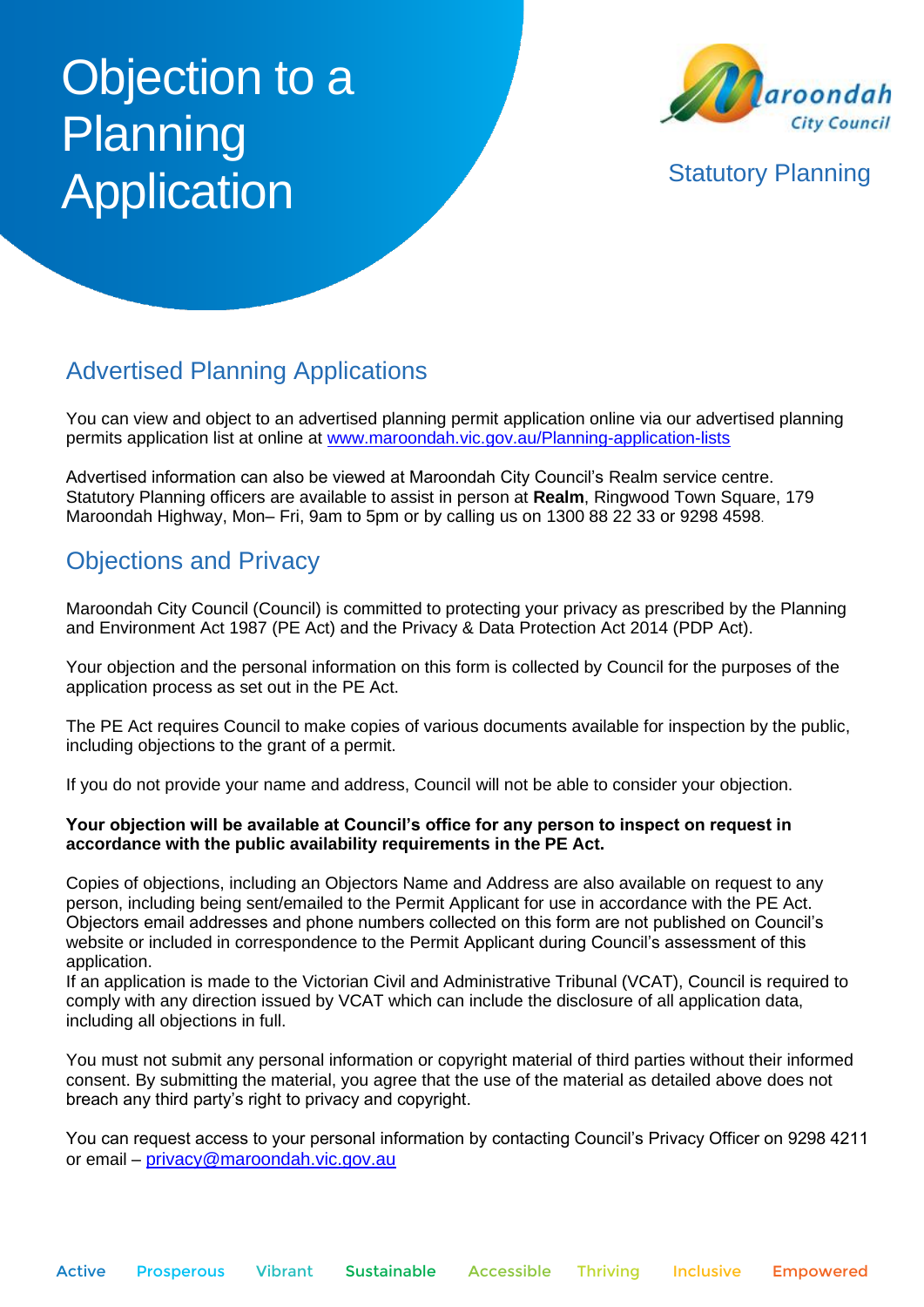## Other information about objections to permit applications

- This form has been prepared to assist in making objection details clear for all parties in a way which complies with the *Planning and Environment Act 1987*. There is no requirement under the Act that you use this or any particular form.
- An objection must be in writing, stating the reasons for the objection and how you would be affected by the granting of a permit.
- To ensure Council considers your objection it should be received by the date shown on the notice of application. Council will acknowledge receipt of your objection in writing.
- Council may reject an objection which it considers has been made primarily to secure or maintain a direct or indirect commercial advantage for the objector.
- If after considering your objection Council decides to approve the application, you can seek a review of the decision through VCAT. Details of the review procedures are set out with the Notice of Decision which you will receive once Council has made a decision on the application.
- If the responsible authority refuses the application, the applicant can also seek a review of this decision.

| <b>Your details</b>                                                                                          | *mandatory information |
|--------------------------------------------------------------------------------------------------------------|------------------------|
| Name (in full*):                                                                                             |                        |
| Affected Property Address *:<br>(address of the land that you occupy<br>or own affected by this application) |                        |
| Postal Address*:<br>(if different from above)                                                                |                        |
| Email:                                                                                                       |                        |
| Phone:                                                                                                       |                        |

| <b>Planning application details</b> |  |  |
|-------------------------------------|--|--|
| <b>Application Number:*</b>         |  |  |
| Address of the subject land:*       |  |  |
| Description of the proposal:        |  |  |

### Details of submission or objection

State the reasons for your submission or objection and how you would be affected by the granting of a